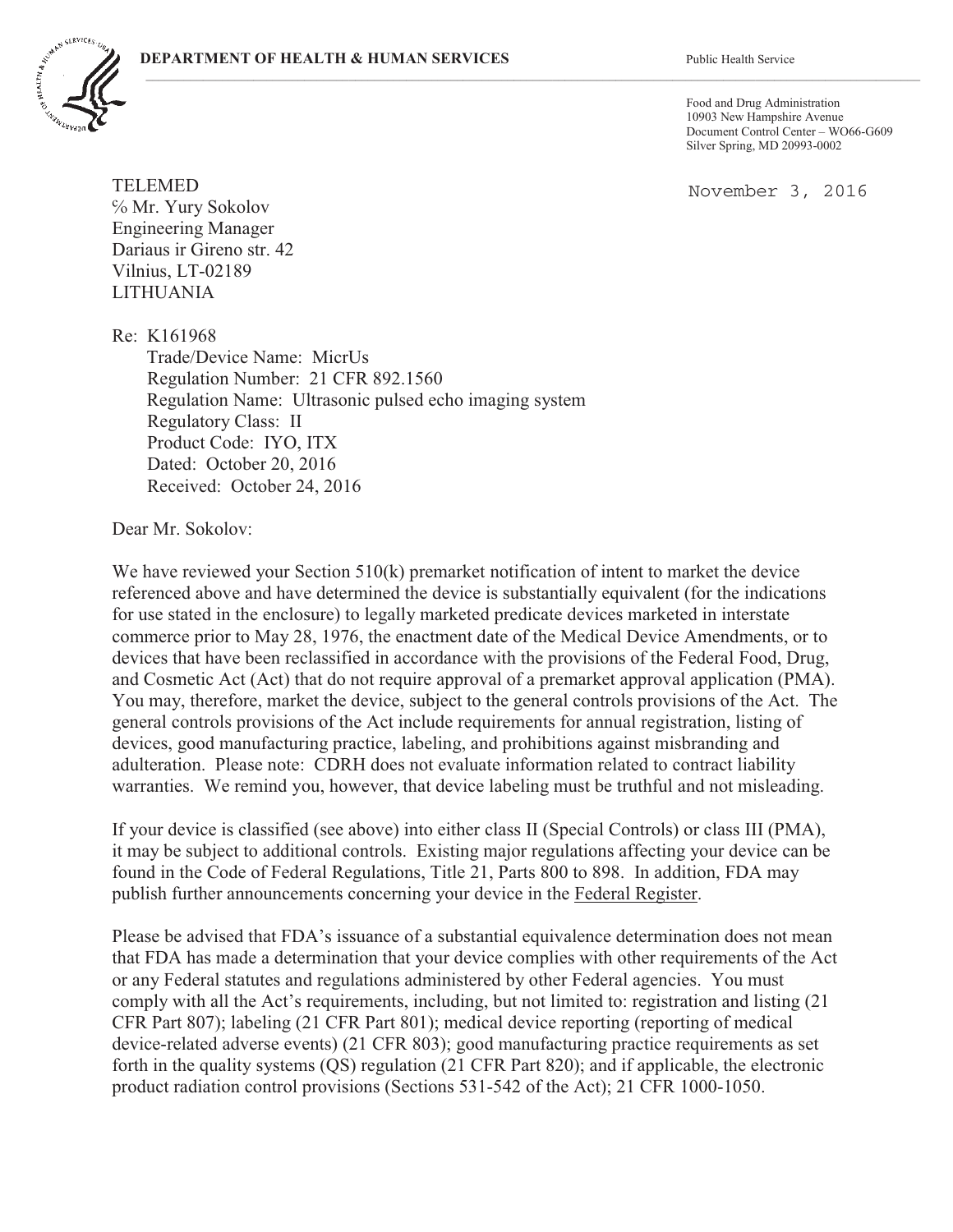If you desire specific advice for your device on our labeling regulation (21 CFR Part 801), please contact the Division of Industry and Consumer Education at its toll-free number (800) 638 2041 or (301) 796-7100 or at its Internet address

http://www.fda.gov/MedicalDevices/ResourcesforYou/Industry/default.htm. Also, please note the regulation entitled, "Misbranding by reference to premarket notification" (21 CFR Part 807.97). For questions regarding the reporting of adverse events under the MDR regulation (21 CFR Part 803), please go to

http://www.fda.gov/MedicalDevices/Safety/ReportaProblem/default.htm for the CDRH's Office of Surveillance and Biometrics/Division of Postmarket Surveillance.

You may obtain other general information on your responsibilities under the Act from the Division of Industry and Consumer Education at its toll-free number (800) 638-2041 or (301) 796-7100 or at its Internet address

http://www.fda.gov/MedicalDevices/ResourcesforYou/Industry/default.htm.

Sincerely yours,

For

Robert Ochs, Ph.D. **Director** Division of Radiological Health Office of In Vitro Diagnostics and Radiological Health Center for Devices and Radiological Health

Enclosure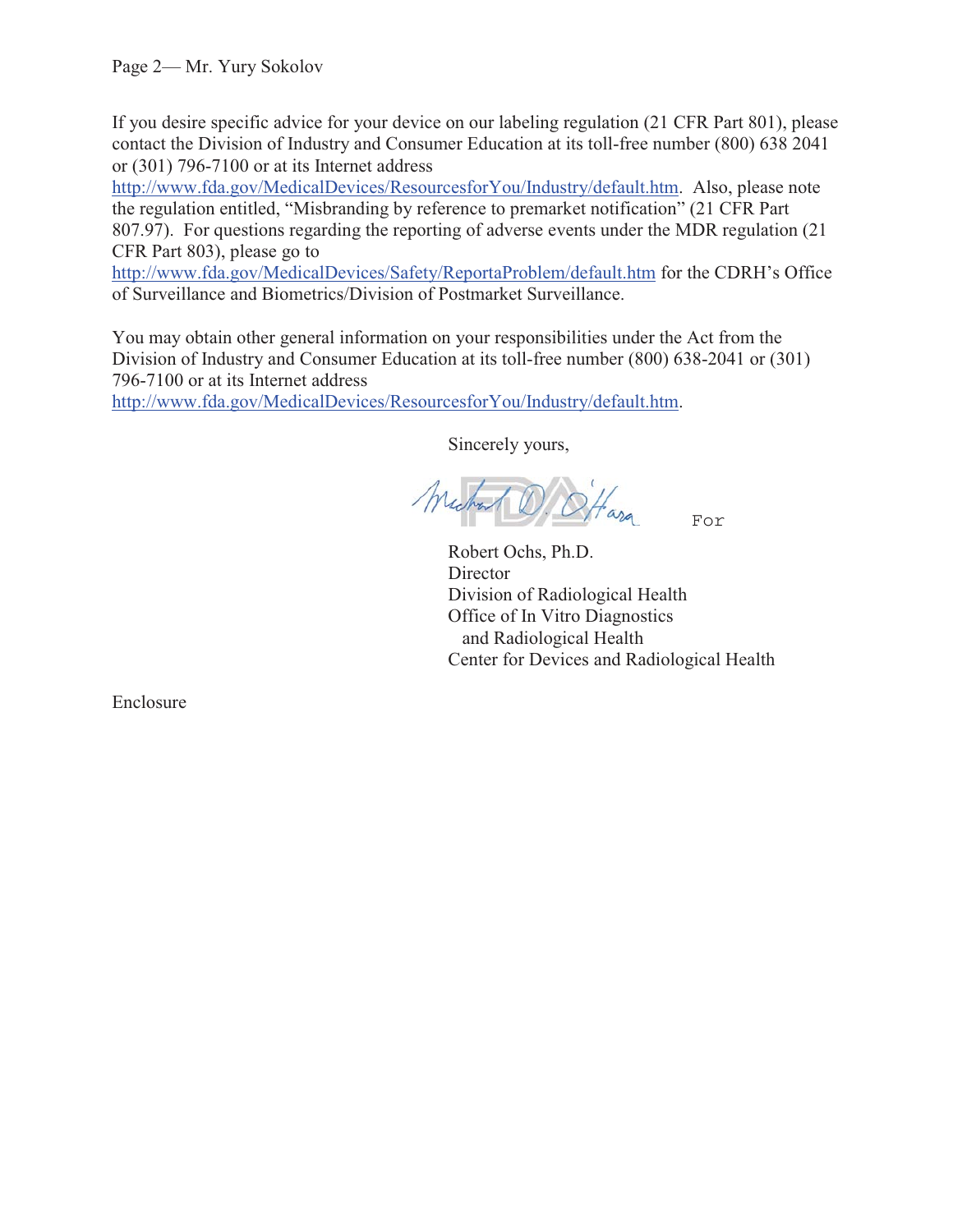DEPARTMENT OF HEALTH AND HUMAN SERVICES Food and Drug Administration

# **Indications for Use**

510(k) Number (if known)

 $K161968$ <br>Device Name

MicrUs

Indications for Use (Describe)

MicrUs ultrasound imaging system is intended to be used for applications in fetal, abdominal, pediatric, small organ (breast, thyroid, testicles), neonatal cephalic, adult cephalic, musculo-skeletal (conventional), musculo-skeletal (superficial), cardiac adult, peripheral vessel (B and M-mode imaging, including imaging for needle guidance). It is possible to provide diagnostic information outside of an imaging lab, including at the bedside systems, for navigated medical application, in operating rooms/critical care units.

| Type of Use (Select one or both, as applicable)                                                                                                                                                   |                                                                                                                                                                                                                                |
|---------------------------------------------------------------------------------------------------------------------------------------------------------------------------------------------------|--------------------------------------------------------------------------------------------------------------------------------------------------------------------------------------------------------------------------------|
| $\boxtimes$ Prescription Use (Part 21 CFR 801 Subpart D)                                                                                                                                          | Over-The-Counter Use (21 CFR 801 Subpart C)                                                                                                                                                                                    |
|                                                                                                                                                                                                   | <b>CONTINUE ON A SEPARATE PAGE IF NEEDED.</b>                                                                                                                                                                                  |
|                                                                                                                                                                                                   | This section applies only to requirements of the Paperwork Reduction Act of 1995.                                                                                                                                              |
|                                                                                                                                                                                                   | *DO NOT SEND YOUR COMPLETED FORM TO THE PRA STAFF EMAIL ADDRESS BELOW.*                                                                                                                                                        |
| and review the collection of information. Send comments regarding this burden estimate or any other aspect<br>of this information collection, including suggestions for reducing this burden, to: | The burden time for this collection of information is estimated to average 79 hours per response, including the<br>time to review instructions, search existing data sources, gather and maintain the data needed and complete |
| Food and Drug Administration<br>Office of Chief Information Officer<br>PRAStaff@fda.hhs.gov                                                                                                       | Department of Health and Human Services<br>Paperwork Reduction Act (PRA) Staff                                                                                                                                                 |
|                                                                                                                                                                                                   | "An agency may not conduct or sponsor, and a person is not required to respond to, a collection of<br>information unless it displays a currently valid OMB number."                                                            |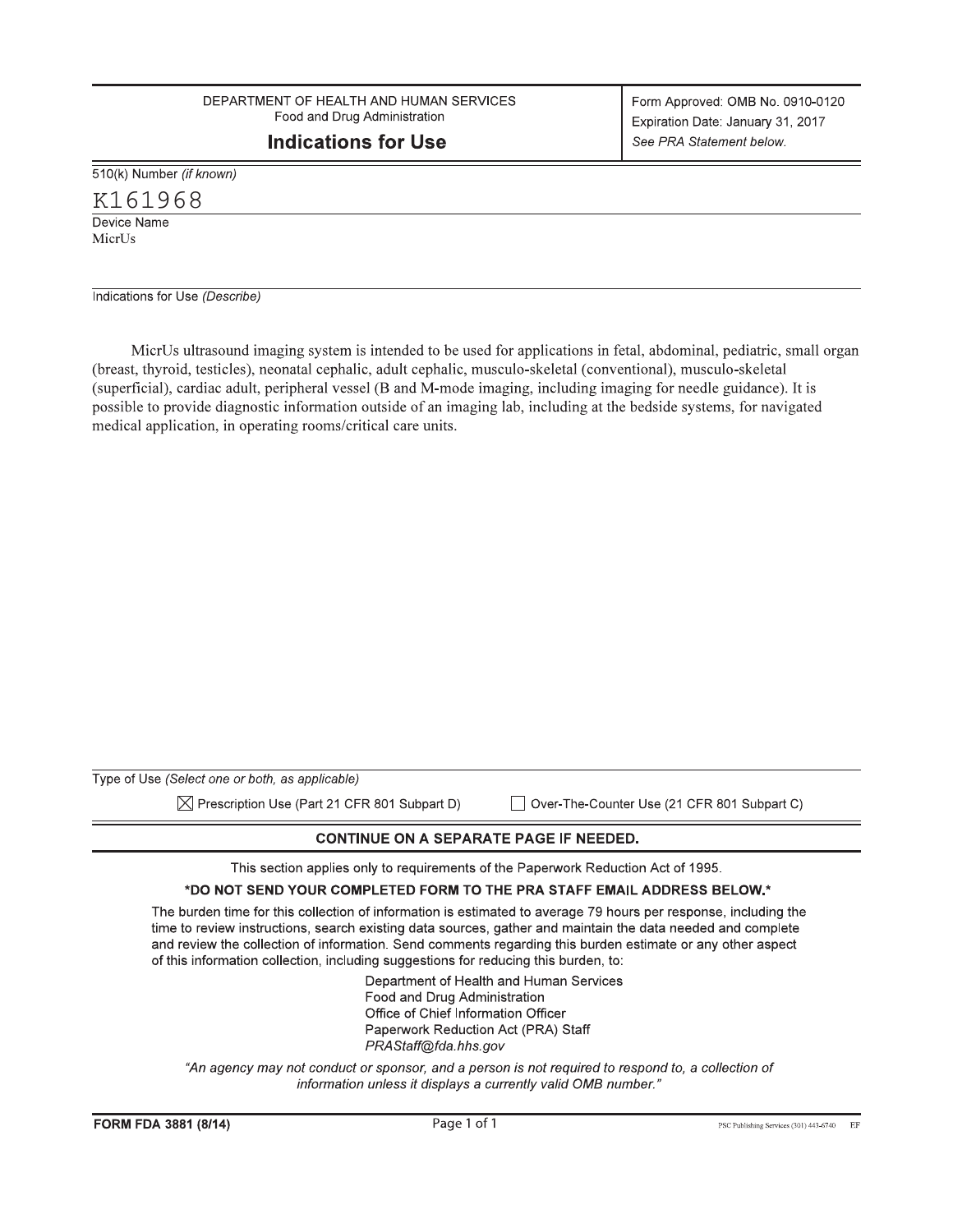# **1.3 Indications for Use**

All indications for use of subject devices and probes are identified in the table forms:

|                    | Fetal*, Abdominal*, Pediatric*, Small Organ*       |             |  |
|--------------------|----------------------------------------------------|-------------|--|
|                    | (Breast, Thyroid, Testicles), Neonatal Cephalic*,  |             |  |
|                    | Adult Cephalic*, Musculo-skeletal* (Conventional), | Table 1.3-1 |  |
|                    | Musculo-skeletal* (Superficial), Cardiac Adult*,   |             |  |
|                    | Peripheral vessel*                                 |             |  |
|                    | Pediatric*, Small Organ* (Breast, Thyroid,         |             |  |
| L12-5L40S-3        | Testicles), Neonatal Cephalic*, Adult Cephalic*,   | Table 1.3-2 |  |
|                    | Musculo-skeletal* (Conventional), Musculo-         |             |  |
|                    | skeletal* (Superficial), Peripheral vessel*        |             |  |
|                    | Pediatric*, Small Organ* (Breast, Thyroid,         |             |  |
| L15-6L25S-3        | Testicles), Neonatal Cephalic*, Adult Cephalic*,   |             |  |
|                    | Musculo-skeletal* (Conventional), Musculo-         | Table 1.3-3 |  |
|                    | skeletal* (Superficial), Peripheral vessel*        |             |  |
| C5-2R60S-3         | Fetal*, Abdominal*, Pediatric *                    | Table 1.3-4 |  |
| <b>MC8-4R20S-3</b> | Small Organ* (Breast, Thyroid, Testicles), Cardiac | Table 1.3-5 |  |
|                    | Adult*, Peripheral vessel*                         |             |  |
|                    | MicrUs EXT-1H                                      |             |  |

\*Including Imaging for needle guidance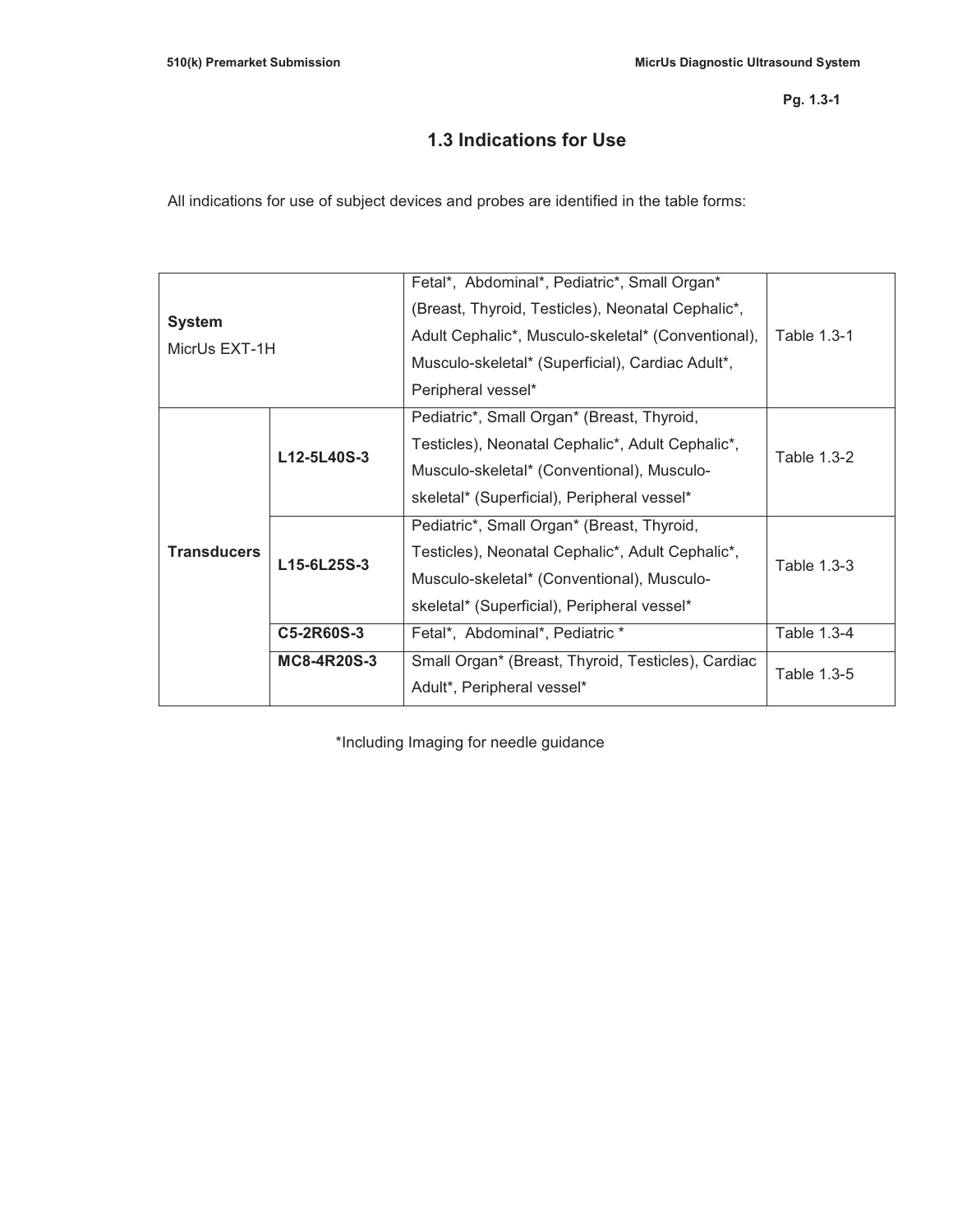## **Diagnostic Ultrasound Indications for Use Form**

### **System: MicrUs EXT-1H**

**Intended Use:** Diagnostic ultrasound imaging or fluid flow analysis of the human body as follows:

**Table 1.3-1** 

| <b>Clinical Application</b> |                                                 | Mode of Operation |                |            |            |                  |                       |                     |
|-----------------------------|-------------------------------------------------|-------------------|----------------|------------|------------|------------------|-----------------------|---------------------|
| General<br>(Track 1 Only)   | Specific<br>(Track 1 & 3)                       | B                 | M              | <b>PWD</b> | <b>CWD</b> | Color<br>Doppler | Combined<br>(specify) | Other*<br>(specify) |
| Ophthalmic                  | Ophthalmic                                      |                   |                |            |            |                  |                       |                     |
|                             | Fetal <sup>2</sup>                              | N                 | N              |            |            |                  | $N B+M$               |                     |
|                             | Abdominal <sup>2</sup>                          | N                 | N              |            |            |                  | $N B+M$               |                     |
|                             | Intraoperative (specify)                        |                   |                |            |            |                  |                       |                     |
|                             | Intraoperative (Neuro)                          |                   |                |            |            |                  |                       |                     |
|                             | Laparoscopic                                    |                   |                |            |            |                  |                       |                     |
|                             | Pediatric <sup>2</sup>                          | N                 | N              |            |            |                  | $N B+M$               |                     |
|                             | Small Organ (specify) <sup>2</sup>              | N <sup>1</sup>    | N <sup>1</sup> |            |            |                  | $N B+M$               |                     |
|                             | Neonatal Cephalic                               | N                 | N              |            |            |                  | $N B+M$               |                     |
| Fetal Imaging               | <b>Adult Cephalic</b>                           | N                 | N              |            |            |                  | $N B+M$               |                     |
| & Other                     | Trans-rectal                                    |                   |                |            |            |                  |                       |                     |
|                             | Trans-vaginal                                   |                   |                |            |            |                  |                       |                     |
|                             | Trans-urethral                                  |                   |                |            |            |                  |                       |                     |
|                             | Trans-esoph. (Non-Card)                         |                   |                |            |            |                  |                       |                     |
|                             | Musculo-skeletal<br>(Conventional) <sup>2</sup> | N                 | N              |            |            |                  | $N B+M$               |                     |
|                             | Musculo-skeletal<br>(Superficial) $2$           | N                 | N              |            |            |                  | $N B+M$               |                     |
|                             | Intravascular                                   |                   |                |            |            |                  |                       |                     |
|                             | Other (specify)                                 |                   |                |            |            |                  |                       |                     |
|                             | Cardiac Adult                                   | N                 | N              |            |            |                  | $N B+M$               |                     |
|                             | Cardiac Pediatric                               |                   |                |            |            |                  |                       |                     |
| Cardiac                     | Intravascular (Cardiac)                         |                   |                |            |            |                  |                       |                     |
|                             | Trans-esoph. (Cardiac)                          |                   |                |            |            |                  |                       |                     |
|                             | Intra-cardiac                                   |                   |                |            |            |                  |                       |                     |
|                             | Other (specify)                                 |                   |                |            |            |                  |                       |                     |
| Peripheral                  | Peripheral vessel <sup>2</sup>                  | N                 | N              |            |            |                  | $N B+M$               |                     |
| Vessel                      | Other (specify)                                 |                   |                |            |            |                  |                       |                     |

N= new indication; P= previously cleared by FDA; E= added under Appendix E

Note <sup>1</sup> - Small Organs (specifically Breast, Thyroid, Testicles)

Note<sup>2</sup> - Includes Imaging for Needle Guidance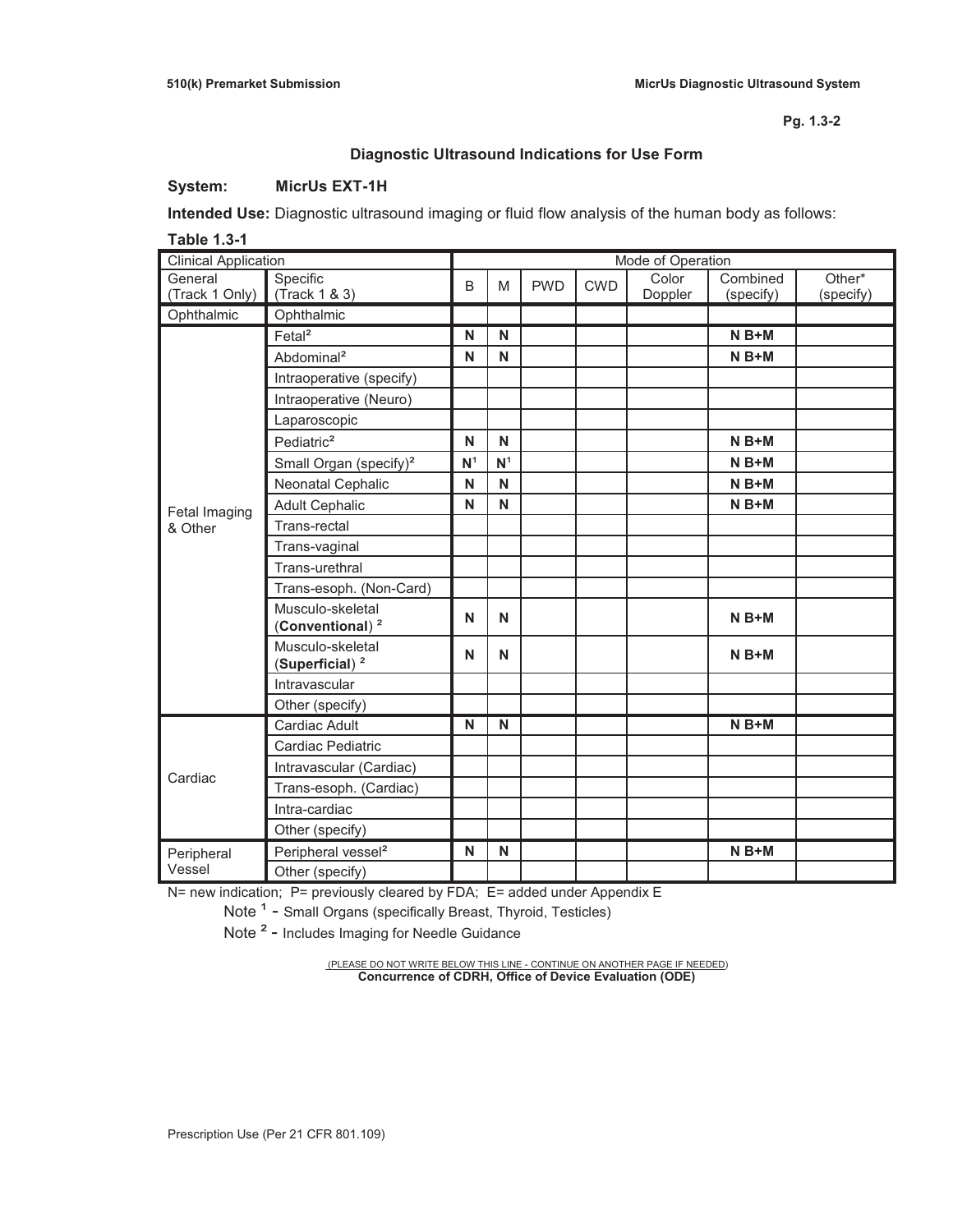### **Diagnostic Ultrasound Indications for Use Form**

### **System: MicrUs EXT-1H Transducer:** Linear array **L12-5L40S-3**

**Intended Use:** Diagnostic ultrasound imaging or fluid flow analysis of the human body as follows:

**Table 1.3-2**  Clinical Application **Mode of Operation** Mode of Operation General (Track 1 Only) Specific (Track 1 & 3) B M PWD CWD Color Doppler Combined (specify) Other\* (specify) Ophthalmic Ophthalmic Fetal Imaging & Other Fetal² Abdominal² Intraoperative (specify) Intraoperative (Neuro) Laparoscopic Pediatric<sup>2</sup> **N N N N | N | N | N B+M** Small Organ (specify)² **N**¹ **N**¹ **N B+M**  Neonatal Cephalic **N N N B+M**  Adult Cephalic **N N N N N | N | N | N B+M** Trans-rectal Trans-vaginal Trans-urethral Trans-esoph. (Non-Card) Musculo-skeletal wusculo-skeletal<br>(Conventional)<sup>2</sup> N | N | N | N | N | N **B+M** Musculo-skeletal (Superficial)<sup>2</sup> **N** | **N** | **N** | **N** | **N** | **N** B+M Intravascular Other (specify) Cardiac Cardiac Adult Cardiac Pediatric Intravascular (Cardiac) Trans-esoph. (Cardiac) Intra-cardiac Other (specify) Peripheral Vessel Peripheral vessel<sup>2</sup> **N** N **N N H I H N B+M** Other (specify)

N= new indication; P= previously cleared by FDA; E= added under Appendix E

Note<sup>1</sup> - Small Organs (specifically Breast, Thyroid, Testicles)

Note<sup>2</sup> - Includes Imaging for Needle Guidance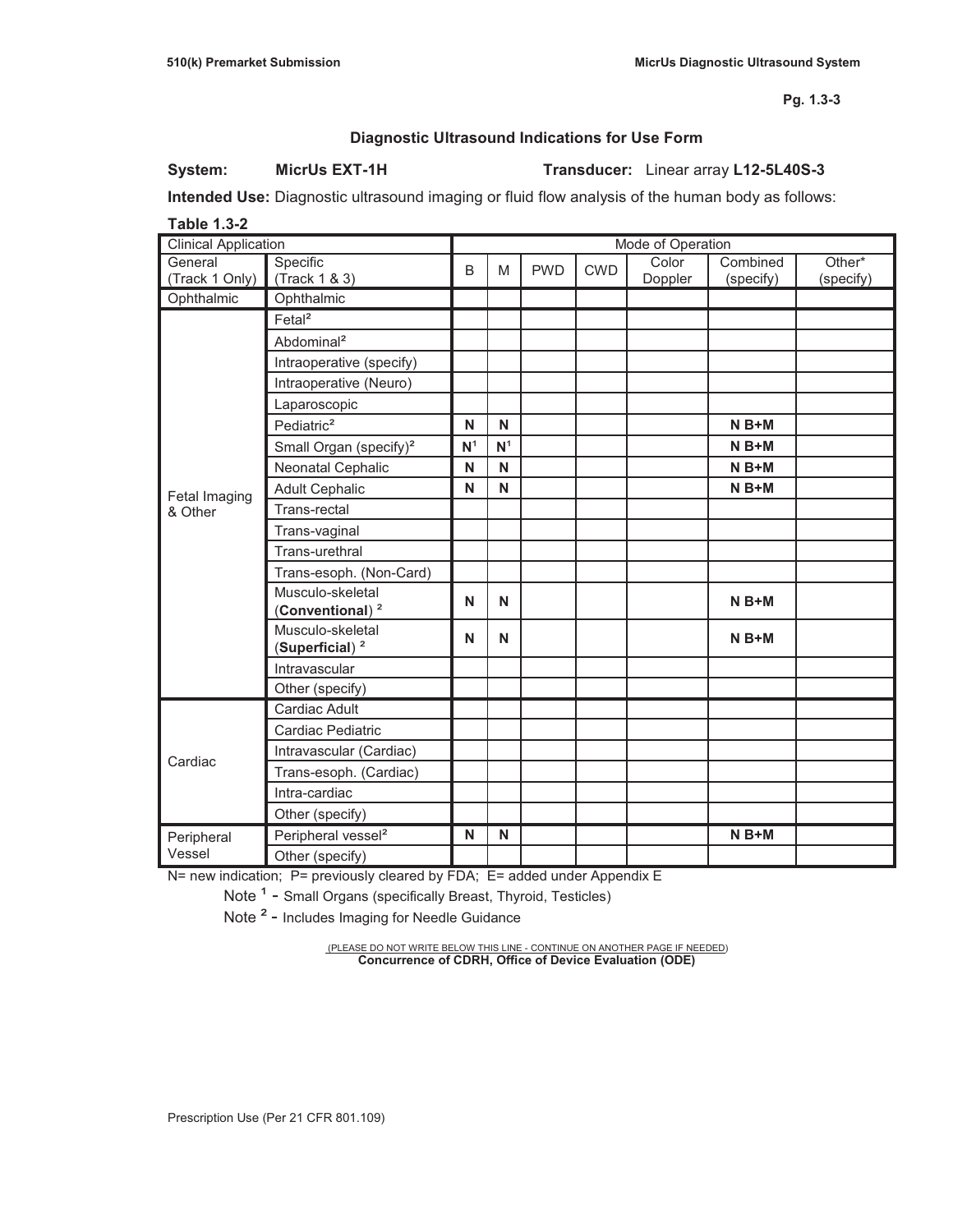### **Diagnostic Ultrasound Indications for Use Form**

### **System: MicrUs EXT-1H Transducer:** Linear array **L15-6L25S-3**

**Intended Use:** Diagnostic ultrasound imaging or fluid flow analysis of the human body as follows:

| <b>Table 1.3-3</b>          |                                                 |                |                |            |            |                   |                       |                     |
|-----------------------------|-------------------------------------------------|----------------|----------------|------------|------------|-------------------|-----------------------|---------------------|
| <b>Clinical Application</b> |                                                 |                |                |            |            | Mode of Operation |                       |                     |
| General<br>(Track 1 Only)   | Specific<br>(Track 1 & 3)                       | B              | M              | <b>PWD</b> | <b>CWD</b> | Color<br>Doppler  | Combined<br>(specify) | Other*<br>(specify) |
| Ophthalmic                  | Ophthalmic                                      |                |                |            |            |                   |                       |                     |
|                             | Fetal <sup>2</sup>                              |                |                |            |            |                   |                       |                     |
|                             | Abdominal <sup>2</sup>                          |                |                |            |            |                   |                       |                     |
|                             | Intraoperative (specify)                        |                |                |            |            |                   |                       |                     |
|                             | Intraoperative (Neuro)                          |                |                |            |            |                   |                       |                     |
|                             | Laparoscopic                                    |                |                |            |            |                   |                       |                     |
|                             | Pediatric <sup>2</sup>                          | N              | N              |            |            |                   | $N B+M$               |                     |
|                             | Small Organ (specify) <sup>2</sup>              | N <sup>1</sup> | N <sup>1</sup> |            |            |                   | $N B+M$               |                     |
|                             | Neonatal Cephalic                               | N              | N              |            |            |                   | $N B+M$               |                     |
| Fetal Imaging               | <b>Adult Cephalic</b>                           | N              | N              |            |            |                   | $N B+M$               |                     |
| & Other                     | Trans-rectal                                    |                |                |            |            |                   |                       |                     |
|                             | Trans-vaginal                                   |                |                |            |            |                   |                       |                     |
|                             | Trans-urethral                                  |                |                |            |            |                   |                       |                     |
|                             | Trans-esoph. (Non-Card)                         |                |                |            |            |                   |                       |                     |
|                             | Musculo-skeletal<br>(Conventional) <sup>2</sup> | N              | N              |            |            |                   | $N B+M$               |                     |
|                             | Musculo-skeletal<br>(Superficial) <sup>2</sup>  | N              | N              |            |            |                   | $N B+M$               |                     |
|                             | Intravascular                                   |                |                |            |            |                   |                       |                     |
|                             | Other (specify)                                 |                |                |            |            |                   |                       |                     |
|                             | Cardiac Adult                                   |                |                |            |            |                   |                       |                     |
|                             | Cardiac Pediatric                               |                |                |            |            |                   |                       |                     |
| Cardiac                     | Intravascular (Cardiac)                         |                |                |            |            |                   |                       |                     |
|                             | Trans-esoph. (Cardiac)                          |                |                |            |            |                   |                       |                     |
|                             | Intra-cardiac                                   |                |                |            |            |                   |                       |                     |
|                             | Other (specify)                                 |                |                |            |            |                   |                       |                     |
| Peripheral                  | Peripheral vessel <sup>2</sup>                  | N              | N              |            |            |                   | $N B+M$               |                     |
| Vessel                      | Other (specify)                                 |                |                |            |            |                   |                       |                     |

N= new indication; P= previously cleared by FDA; E= added under Appendix E

Note<sup>1</sup> - Small Organs (specifically Breast, Thyroid, Testicles)

Note<sup>2</sup> - Includes Imaging for Needle Guidance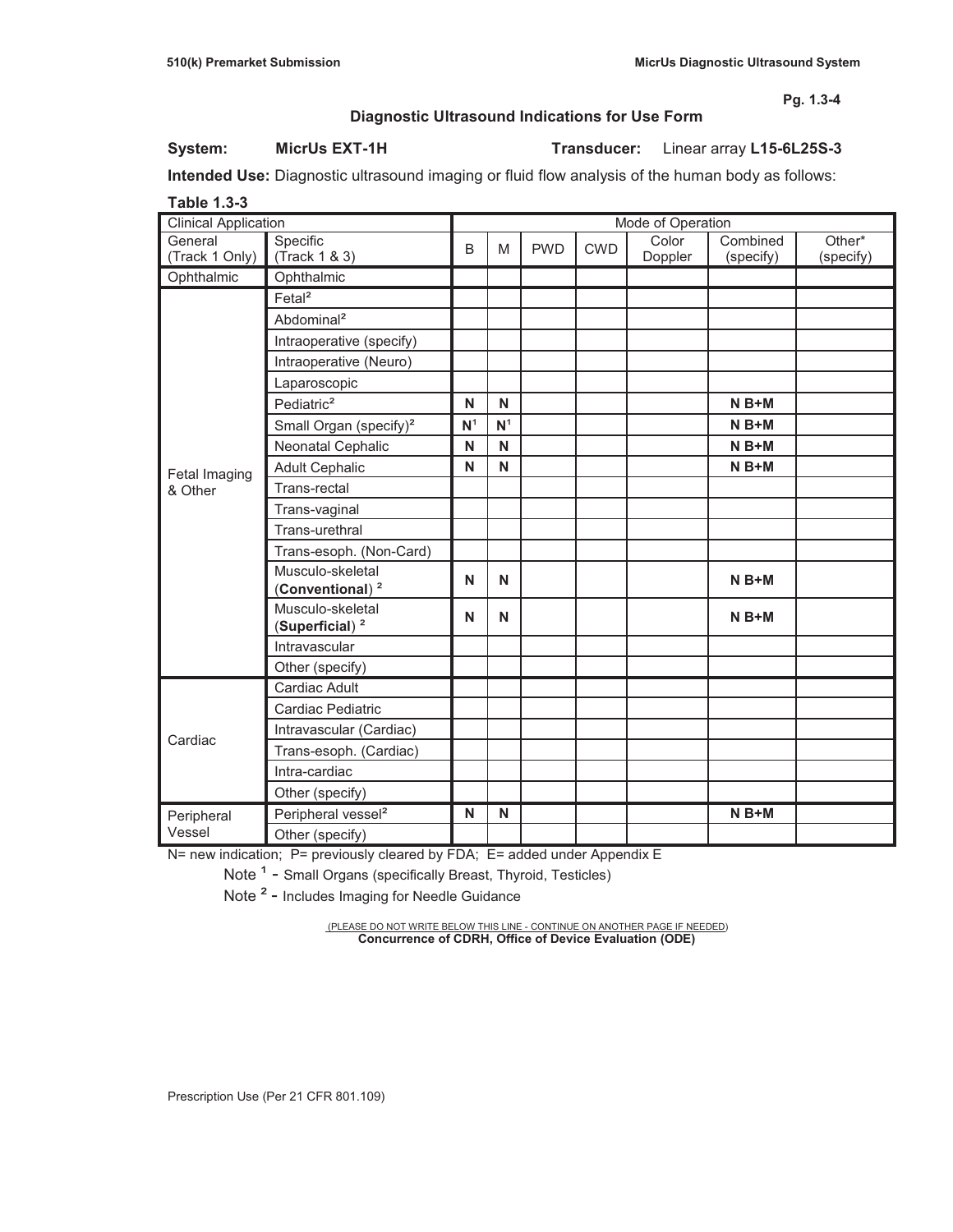### **Diagnostic Ultrasound Indications for Use Form**

**System: MicrUs EXT-1H Transducer:** Convex array **C5-2R60S-3**

**Intended Use:** Diagnostic ultrasound imaging or fluid flow analysis of the human body as follows:

**Table 1.3-4** 

| <b>Clinical Application</b> |                                                 | Mode of Operation |   |            |            |                  |                       |                     |
|-----------------------------|-------------------------------------------------|-------------------|---|------------|------------|------------------|-----------------------|---------------------|
| General<br>(Track 1 Only)   | Specific<br>(Track 1 & 3)                       | B                 | M | <b>PWD</b> | <b>CWD</b> | Color<br>Doppler | Combined<br>(specify) | Other*<br>(specify) |
| Ophthalmic                  | Ophthalmic                                      |                   |   |            |            |                  |                       |                     |
|                             | Fetal <sup>2</sup>                              | N                 | N |            |            |                  | $N B+M$               |                     |
|                             | Abdominal <sup>2</sup>                          | N                 | N |            |            |                  | $N B+M$               |                     |
|                             | Intraoperative (specify)                        |                   |   |            |            |                  |                       |                     |
|                             | Intraoperative (Neuro)                          |                   |   |            |            |                  |                       |                     |
|                             | Laparoscopic                                    |                   |   |            |            |                  |                       |                     |
|                             | Pediatric <sup>2</sup>                          | N                 | N |            |            |                  | $N B+M$               |                     |
|                             | Small Organ (specify) <sup>2</sup>              |                   |   |            |            |                  |                       |                     |
|                             | Neonatal Cephalic                               |                   |   |            |            |                  |                       |                     |
| Fetal Imaging               | <b>Adult Cephalic</b>                           |                   |   |            |            |                  |                       |                     |
| & Other                     | Trans-rectal                                    |                   |   |            |            |                  |                       |                     |
|                             | Trans-vaginal                                   |                   |   |            |            |                  |                       |                     |
|                             | Trans-urethral                                  |                   |   |            |            |                  |                       |                     |
|                             | Trans-esoph. (Non-Card)                         |                   |   |            |            |                  |                       |                     |
|                             | Musculo-skeletal<br>(Conventional) <sup>2</sup> |                   |   |            |            |                  |                       |                     |
|                             | Musculo-skeletal<br>(Superficial) <sup>2</sup>  |                   |   |            |            |                  |                       |                     |
|                             | Intravascular                                   |                   |   |            |            |                  |                       |                     |
|                             | Other (specify)                                 |                   |   |            |            |                  |                       |                     |
|                             | Cardiac Adult                                   |                   |   |            |            |                  |                       |                     |
|                             | Cardiac Pediatric                               |                   |   |            |            |                  |                       |                     |
| Cardiac                     | Intravascular (Cardiac)                         |                   |   |            |            |                  |                       |                     |
|                             | Trans-esoph. (Cardiac)                          |                   |   |            |            |                  |                       |                     |
|                             | Intra-cardiac                                   |                   |   |            |            |                  |                       |                     |
|                             | Other (specify)                                 |                   |   |            |            |                  |                       |                     |
| Peripheral                  | Peripheral vessel <sup>2</sup>                  |                   |   |            |            |                  |                       |                     |
| Vessel                      | Other (specify)                                 |                   |   |            |            |                  |                       |                     |

N= new indication; P= previously cleared by FDA; E= added under Appendix E

Note <sup>1</sup> - Small Organs (specifically Breast, Thyroid, Testicles)

Note<sup>2</sup> - Includes Imaging for Needle Guidance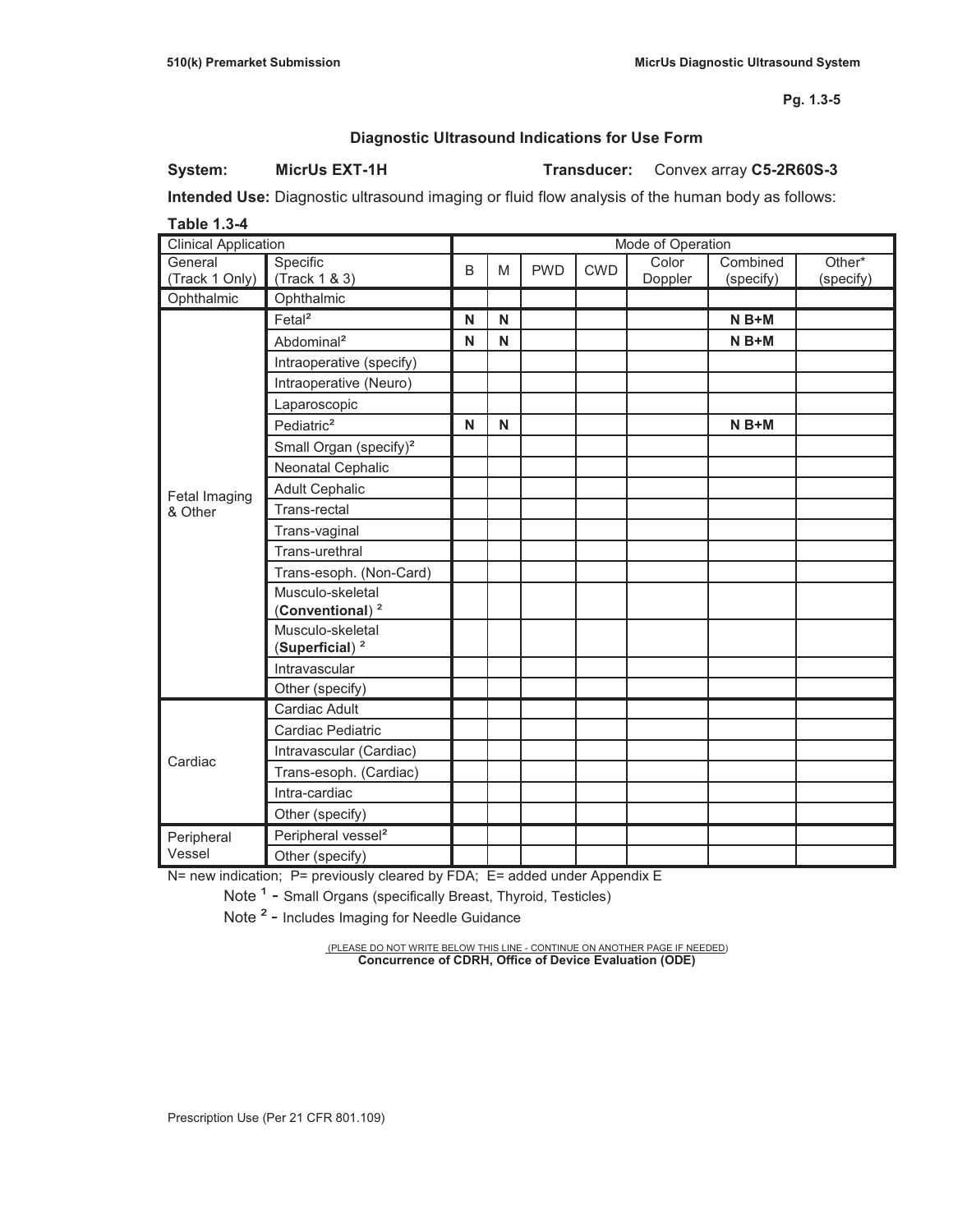### **Diagnostic Ultrasound Indications for Use Form**

**System: MicrUs EXT-1H Transducer:** Convex array **MC8-4R20S-3**

**Intended Use:** Diagnostic ultrasound imaging or fluid flow analysis of the human body as follows:

**Table 1.3-5** 

| <b>Clinical Application</b> |                                                 | Mode of Operation |                |            |            |                  |                       |                     |
|-----------------------------|-------------------------------------------------|-------------------|----------------|------------|------------|------------------|-----------------------|---------------------|
| General<br>(Track 1 Only)   | Specific<br>(Track 1 & 3)                       | B                 | M              | <b>PWD</b> | <b>CWD</b> | Color<br>Doppler | Combined<br>(specify) | Other*<br>(specify) |
| Ophthalmic                  | Ophthalmic                                      |                   |                |            |            |                  |                       |                     |
|                             | Fetal <sup>2</sup>                              |                   |                |            |            |                  |                       |                     |
|                             | Abdominal <sup>2</sup>                          |                   |                |            |            |                  |                       |                     |
|                             | Intraoperative (specify)                        |                   |                |            |            |                  |                       |                     |
|                             | Intraoperative (Neuro)                          |                   |                |            |            |                  |                       |                     |
|                             | Laparoscopic                                    |                   |                |            |            |                  |                       |                     |
|                             | Pediatric <sup>2</sup>                          |                   |                |            |            |                  |                       |                     |
|                             | Small Organ (specify) <sup>2</sup>              | N <sup>1</sup>    | $\mathsf{N}^1$ |            |            |                  | $N B+M$               |                     |
|                             | Neonatal Cephalic                               |                   |                |            |            |                  |                       |                     |
| Fetal Imaging               | <b>Adult Cephalic</b>                           |                   |                |            |            |                  |                       |                     |
| & Other                     | Trans-rectal                                    |                   |                |            |            |                  |                       |                     |
|                             | Trans-vaginal                                   |                   |                |            |            |                  |                       |                     |
|                             | Trans-urethral                                  |                   |                |            |            |                  |                       |                     |
|                             | Trans-esoph. (Non-Card)                         |                   |                |            |            |                  |                       |                     |
|                             | Musculo-skeletal<br>(Conventional) <sup>2</sup> |                   |                |            |            |                  |                       |                     |
|                             | Musculo-skeletal<br>(Superficial) <sup>2</sup>  |                   |                |            |            |                  |                       |                     |
|                             | Intravascular                                   |                   |                |            |            |                  |                       |                     |
|                             | Other (specify)                                 |                   |                |            |            |                  |                       |                     |
|                             | Cardiac Adult                                   | N                 | N              |            |            |                  | $N B+M$               |                     |
|                             | Cardiac Pediatric                               |                   |                |            |            |                  |                       |                     |
| Cardiac                     | Intravascular (Cardiac)                         |                   |                |            |            |                  |                       |                     |
|                             | Trans-esoph. (Cardiac)                          |                   |                |            |            |                  |                       |                     |
|                             | Intra-cardiac                                   |                   |                |            |            |                  |                       |                     |
|                             | Other (specify)                                 |                   |                |            |            |                  |                       |                     |
| Peripheral                  | Peripheral vessel <sup>2</sup>                  | N                 | N              |            |            |                  | $N B+M$               |                     |
| Vessel                      | Other (specify)                                 |                   |                |            |            |                  |                       |                     |

N= new indication; P= previously cleared by FDA; E= added under Appendix E

Note <sup>1</sup> - Small Organs (specifically Breast, Thyroid, Testicles)

Note<sup>2</sup> - Includes Imaging for Needle Guidance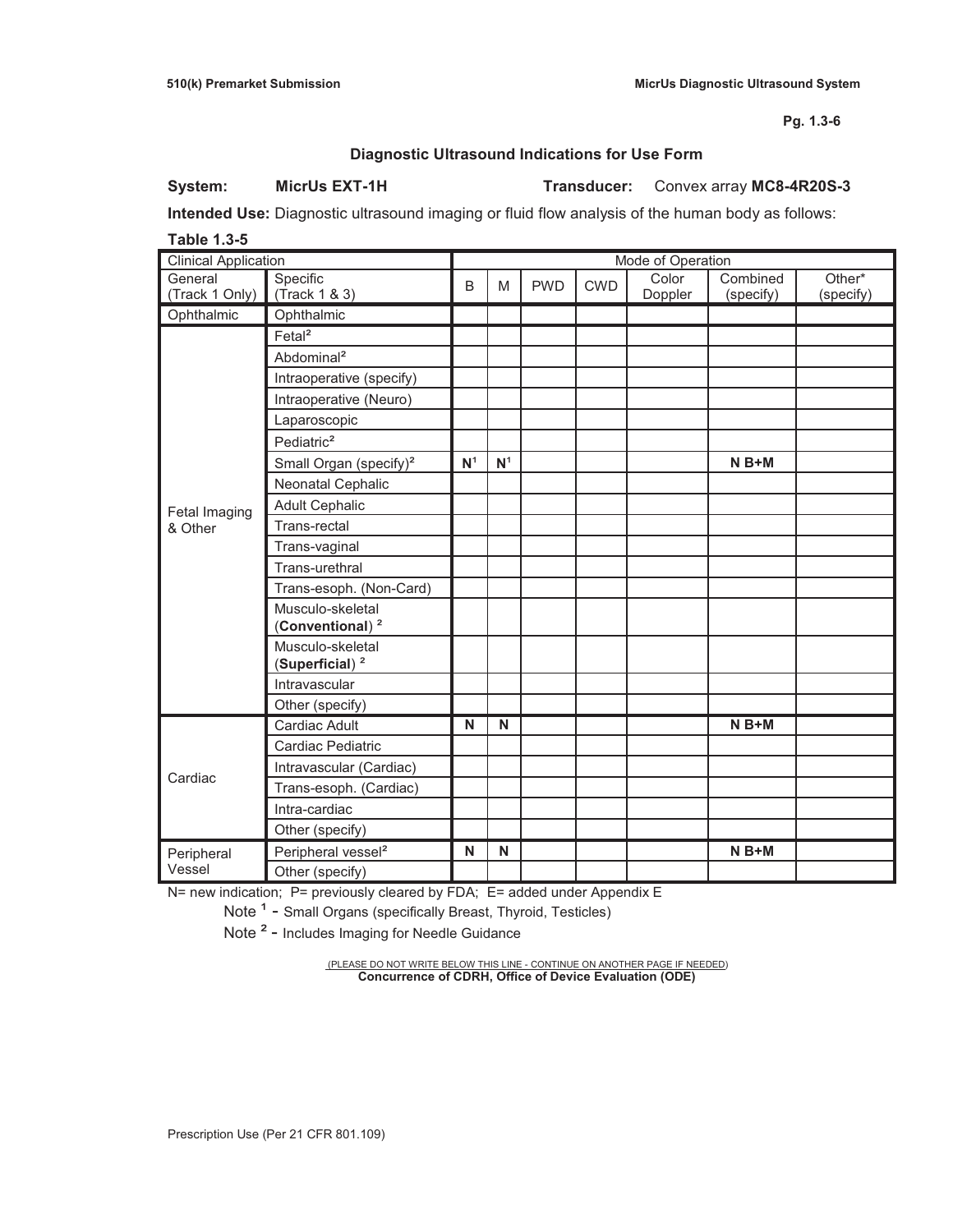**Pg. 1.2-3**

# **510k Summary**

### **1. Identifying information**

| Manufacturer   | TELEMED                                              |
|----------------|------------------------------------------------------|
| Address        | Dariaus ir Gireno str. 42 Vilnius LT-02189 Lithuania |
| Telephone      | +370-5 2106272 +370-5 2106273                        |
| Fax            | +370-5 2306733                                       |
| Web            | http://www.pcultrasound.com/ www.telemed.lt          |
| E-mail         | <u>info@telemed.lt yury@telemed.lt</u>               |
| Contact        | Yury Sokolov / Engineering Manager                   |
| Name of Device | <b>MicrUs</b>                                        |

### **2. Class and Predicate Information**

| <b>Classification Name</b>            |                           | <b>FR Number</b> | <b>Product Code</b> |
|---------------------------------------|---------------------------|------------------|---------------------|
| Ultrasonic Pulsed Echo Imaging System |                           | 892.1560         | IYO.                |
| Diagnostic Ultrasonic Transducer      |                           | 892.1570         | ITX.                |
| Common Name                           | Ultrasound imaging system |                  |                     |

| <b>Propietary Name</b>  | MicrUs                     |                               |  |  |  |
|-------------------------|----------------------------|-------------------------------|--|--|--|
| <b>Class</b>            | <b>Regulatory Class II</b> |                               |  |  |  |
| <b>Predicate Device</b> |                            | TELEMED; Echo Blaster K102253 |  |  |  |

### **3. Performance Standards**

The MicrUs has been designed to meet the following: Safety and EMC Requirements for Medical Equipment:

> IEC 60601-1: 2005, Part 1: General requirements for basic safety and essential performance. IEC 60601-1-2: 2007, Part 1: General requirements for basic safety and essential performance, 2.Collateral standard: Electromagnetic compatibility - Requirements and tests IEC 60601-2-37:2007 Particular requirements for the basic safety and essential performance of ultrasonic medical diagnostic and monitoring equipment ISO-10993-1:2009, Biological Evaluation of Medical Devices, Part 1: Evaluation and Testing within a risk management process. ISO-10993-5, Biological Evaluation of Medical Devices Part 5: Tests for in vitro cytotoxicity, 1999 ISO-10993-10:2010, Biological Evaluation of Medical Devices, Part 10: Tests for irritation and skin sensitization IEC 62304: 2006 Medical device software -- Software life cycle processes NEMA UD 2-2004: 2003, Acoustic Output Measurement Standard for Diagnostic Ultrasound Equipment NEMA UD 3-2004: 2004, Standard for Real Time Display of Thermal and Mechanical Acoustic Output Indices on Diagnostic Ultrasound Equipment AIUM MUS: 2002, Medical Ultrasound Safety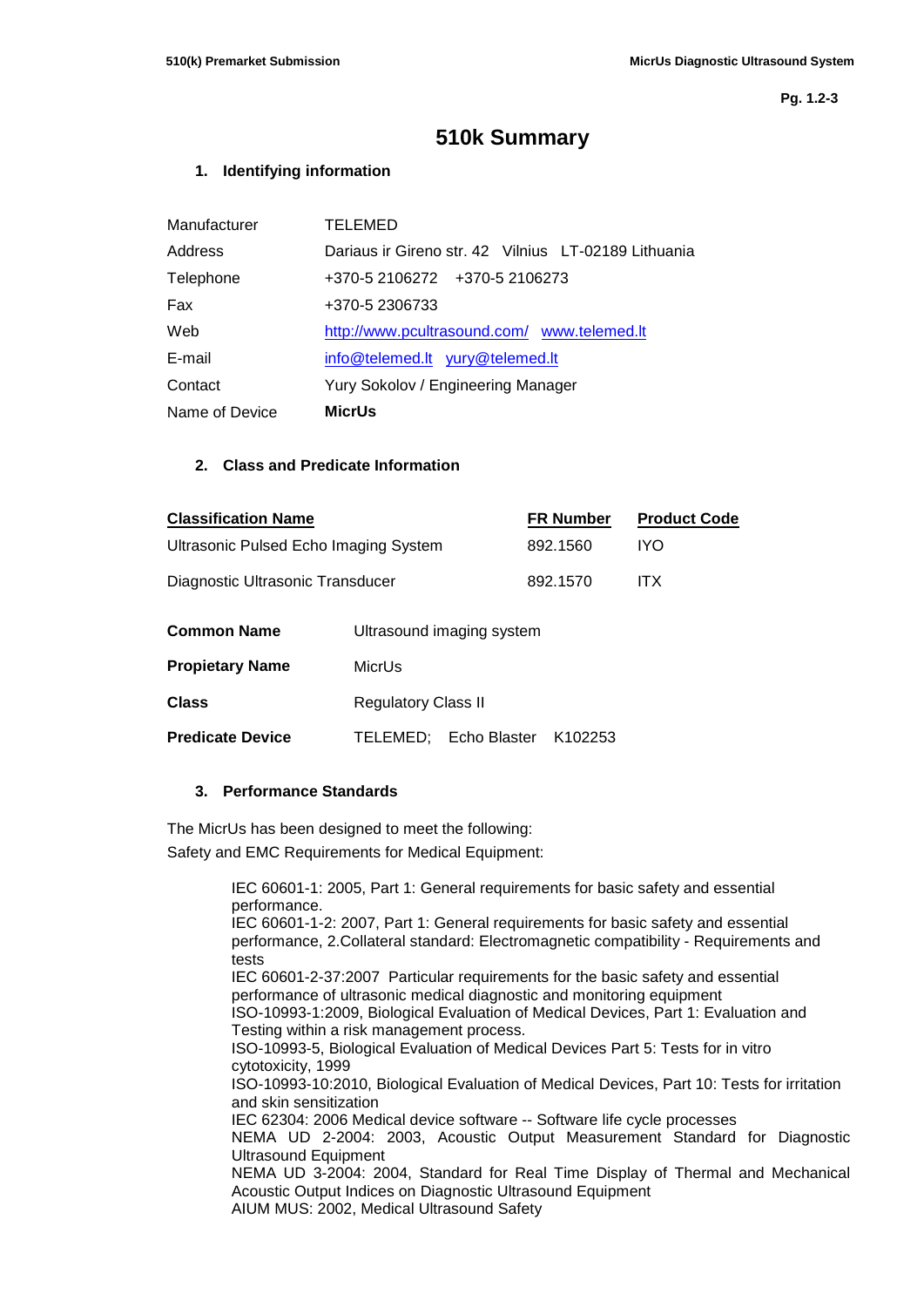Essential Requirements of Council Directive 93/42/EEC (Medical Device Directive)

The system's acoustic output is in accordance with ALARA principle (as low as reasonably achievable)

#### **4. Indication for Use**

 **MicrUs** ultrasound imaging system is intended to be used for applications in fetal, abdominal, pediatric, small organ (breast, thyroid, testicles), neonatal cephalic, adult cephalic, musculo-skeletal (conventional), musculo-skeletal (superficial), cardiac adult, peripheral vessel (B and M-mode imaging, including imaging for needle guidance). It is possible to provide diagnostic information outside of an imaging lab, including at the bedside systems, for navigated medical application, in operating rooms/critical care units.

#### **5. Device Description**

 **MicrUs** system is intended for the multipurpose ultrasound examinations, based on electronic linear and convex scanning.

 **MicrUs** system is a combination of proprietary hardware and software that has been designed for real-time imaging and is intended to be a basic diagnostic tool. The system is based on a modular and flexible architecture allowing for both mobile and stationary (installed) configurations. The system is designed for imaging with transducer ranges of 2 to 15 MHz.

The devices referenced in this submission represent a transportable, software-controlled, diagnostic ultrasound system with accessories. This submission does not include technology or control feature changes nor deviations from indications for use different from those demonstrated in previously cleared devices operating in ultrasound B-Mode or M-Mode, inclusive of the predicate devices so claimed.

 The **MicrUs** only contains the hardware and firmware, everything else (e.g. ultrasound software, database) is located on a standard PC that is connected to the **MicrUs** via USB 2.0/3.0. Minimum requirements are given for the PC. All echo-images (sonograms) are saved on the PC and can there be evaluated, printed and archived.

 The **Echo Wave II** software was especially designed for the TELEMED devices. Software able to reside in a Windows-based PC.

 The basic modification **MicrUs EXT-1H** ultrasound system utilizing as hardware and firmware an ultrasound engine contained in a small stand alone enclosure for connection to a host PC via a USB port.

 The **MicrUs** can be used together with the appropriate probes for the entire ultrasound diagnostic (2MHz to 15MHz probes).

- probe, linear array transducer, at a central ultrasonic frequency of approx. 7.5 MHz, model **L12-5L40S-3**;
- probe, linear array at a central ultrasonic frequency of approximately 10 MHz,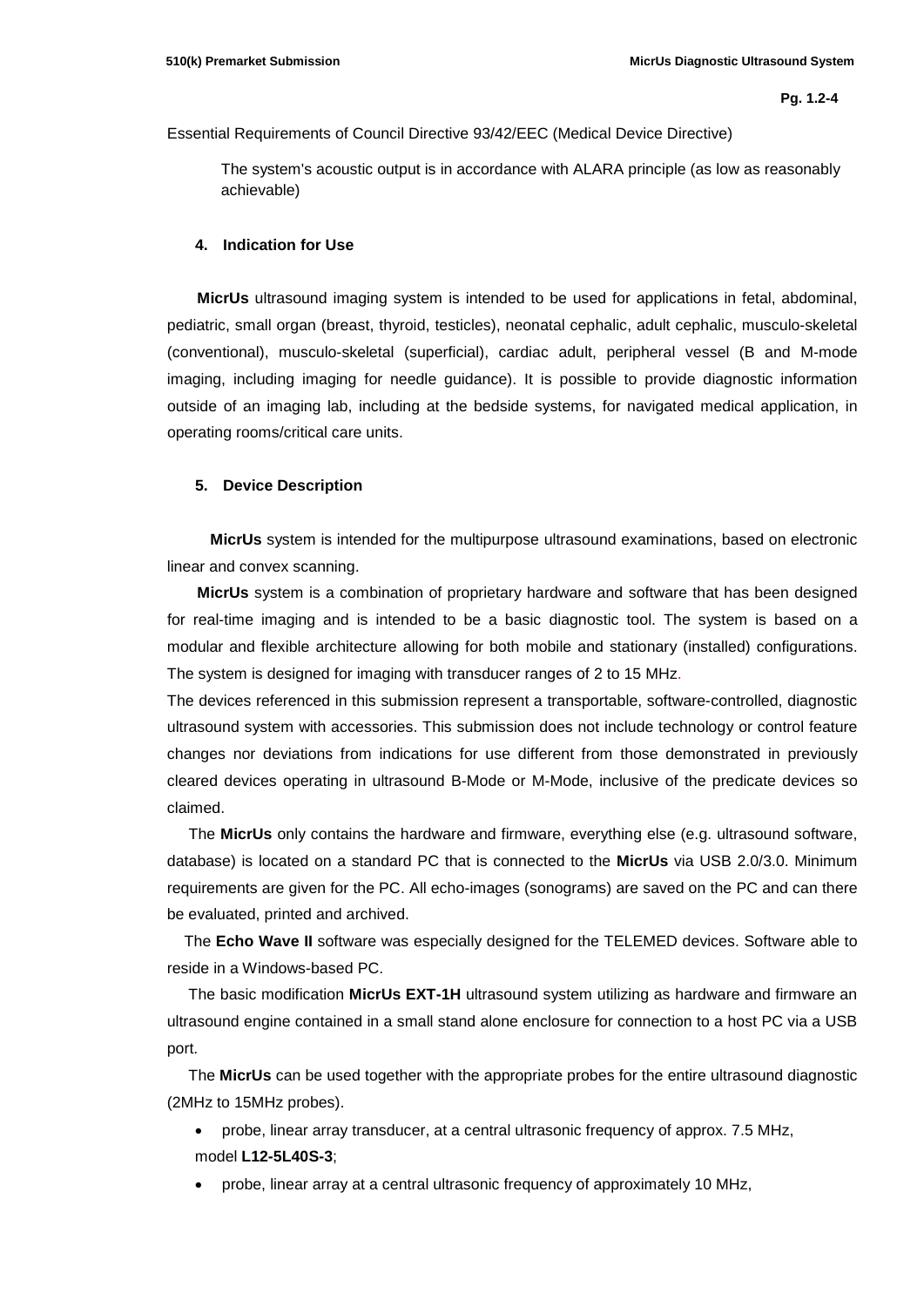model **L15-6L25S-3**;

• probe, convex array at a central ultrasonic frequency of approximately 3.5 MHz, model **C5-2R60S-3**;

• probe, convex array at a central ultrasonic frequency of approximately 6.5 MHz, model **MC8-4R20S-3**.

### **6. General Safety and Effectiveness**

 The **MicrUs** ultrasound system is similar to currently distributed ultrasonic pulsed echo imaging systems.

There are no technological characteristics or features or indications for use in this Submission that are not previously evaluated and approved in the predicate devices, nor are there such technologies, features and indications for use not commonly used in the practice of diagnostic ultrasound.

 The **MicrUs** ultrasound system and its accessories are designed for compliance to all applicable medical devices safety standards, as referenced in DECLARATION OF CONFORMITY (Appendix 05). Prior release for manufacturing, all such devices, so designed, are tested and determined to be in full compliance with acoustic output, biocompatibility, cleaning and disinfection effectiveness. No additional clinical testing is required, as the indications for use are not a novel indication as shown by the predicate devices in Section **1.5 Predicate Device Comparison**.

**Maximum acoustic output level is under by the FDA recommended limit and power level is displayed all the time.**

### **7. Patient Contact Materials**

The materials of probes, coming in contact with patient are:

- RTV Silicone
- ABS+PC (Acrylonitrile Butadiene Styrene + polycarbonate)

Standards for the biological evaluation:

ISO-10993-1:2009, Biological Evaluation of Medical Devices Part 1: Evaluation and Testing within a risk management process

ISO-10993-5:2009, Biological Evaluation of Medical Devices Part 5: Tests for in vitro cytotoxicity ISO-10993-10:2010, Biological Evaluation of Medical Devices Part 10: Tests for irritation and skin sensitization